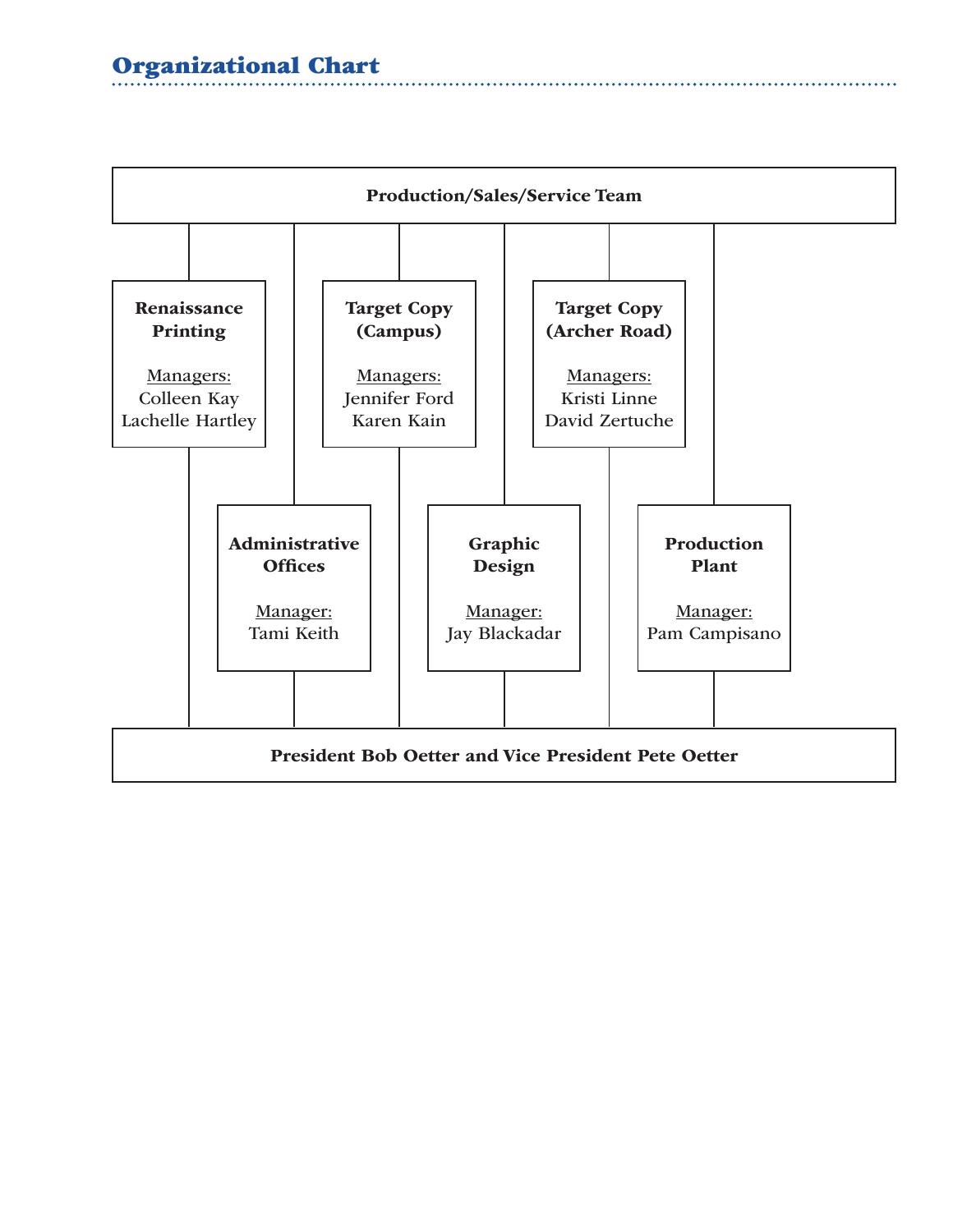# Contact names and titles of persons responsible for company's proposal and negotiations

| <b>Bob Oetter</b>                                                                                                                                                                                                                                                                                                                                 | Phone: 352-375-2129                                      |
|---------------------------------------------------------------------------------------------------------------------------------------------------------------------------------------------------------------------------------------------------------------------------------------------------------------------------------------------------|----------------------------------------------------------|
| President                                                                                                                                                                                                                                                                                                                                         | Fax: 352-375-0522<br>Email: bob@renaissance-printing.com |
| Pete Oetter<br>$\mathbf{r}$ $\mathbf{r}$ $\mathbf{r}$ $\mathbf{r}$ $\mathbf{r}$ $\mathbf{r}$ $\mathbf{r}$ $\mathbf{r}$ $\mathbf{r}$ $\mathbf{r}$ $\mathbf{r}$ $\mathbf{r}$ $\mathbf{r}$ $\mathbf{r}$ $\mathbf{r}$ $\mathbf{r}$ $\mathbf{r}$ $\mathbf{r}$ $\mathbf{r}$ $\mathbf{r}$ $\mathbf{r}$ $\mathbf{r}$ $\mathbf{r}$ $\mathbf{r}$ $\mathbf{$ | Phone: 352-375-2129                                      |

*Vice President* Fax: 352-375-0522 Email: pete@renaissance-printing.com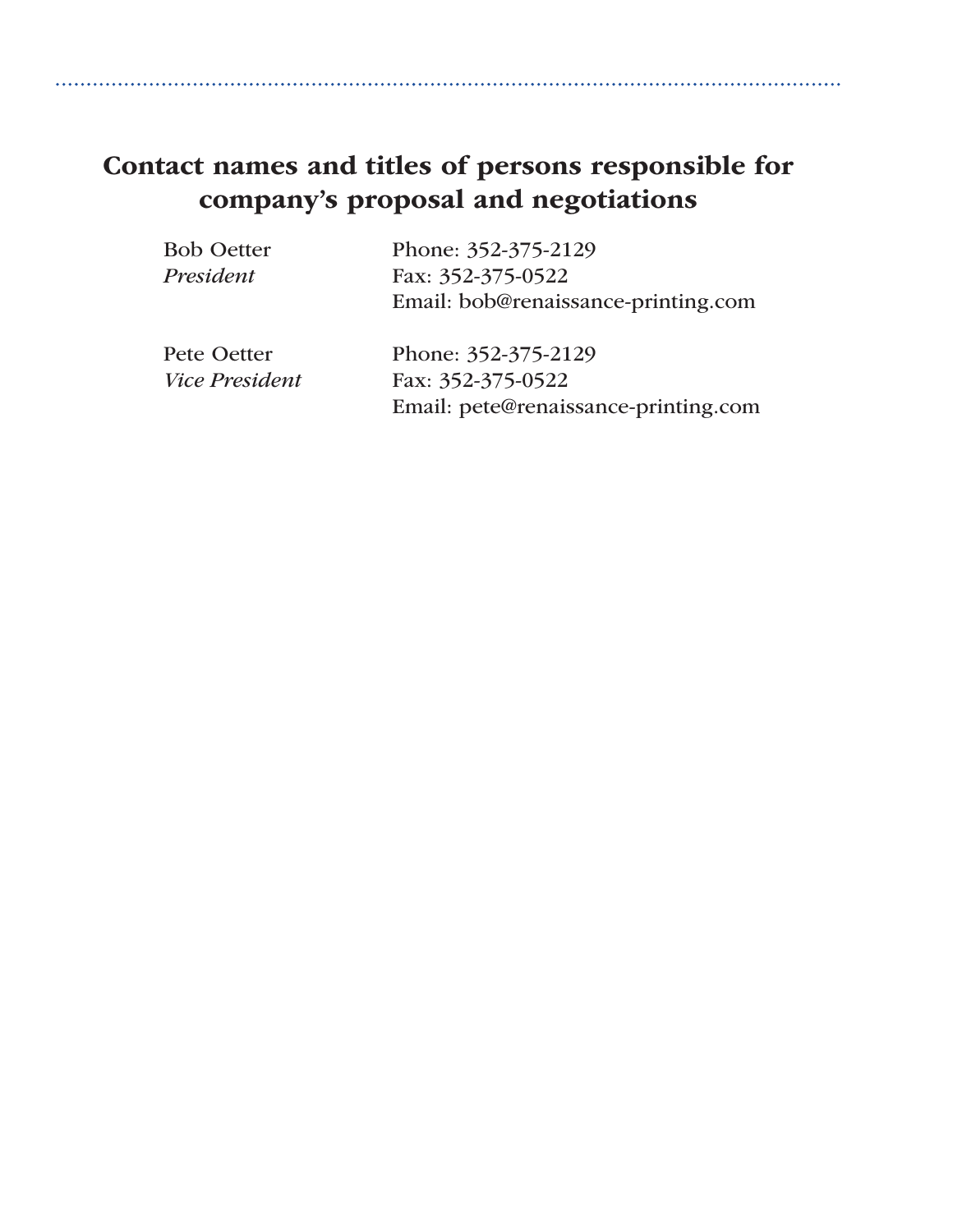# Contact Information

#### Target Copy (Campus)

1412 West University Avenue, Gainesville, Florida 32603 Phone: (352) 376-3826; Fax: (352) 375-2552 Email: service@target-copy.com Hours: 7 days a week, 24 hours a day Service Coverage: University of Florida, Gainesville Area, Alachua County, Marion County, Columbia County, Levy County, Putnam County

Manager: Jennifer Ford Employee Since: 1982 Email: jennifer@target-copy.com

Production Manager: Karen Kain Employee Since: 1989 Email: service@target-copy.com

#### Target Copy (Archer Road)

3422 Southwest Archer Road, Gainesville, Florida 32608 Phone: (352) 372-1171; Fax: (352) 372-2491 Email: info@target-copy.com Hours: 7 days a week, 8:00 a.m. – 8:00 p.m. Service Coverage: University of Florida, Gainesville Area, Alachua County, Marion County, Columbia County, Levy County, Putnam County

Manager: Kristi Linne Employee Since: 2000 Email: info@target-copy.com

Assistant Manager: David Zertuche Employee Since: 2013 Email: info@target-copy.com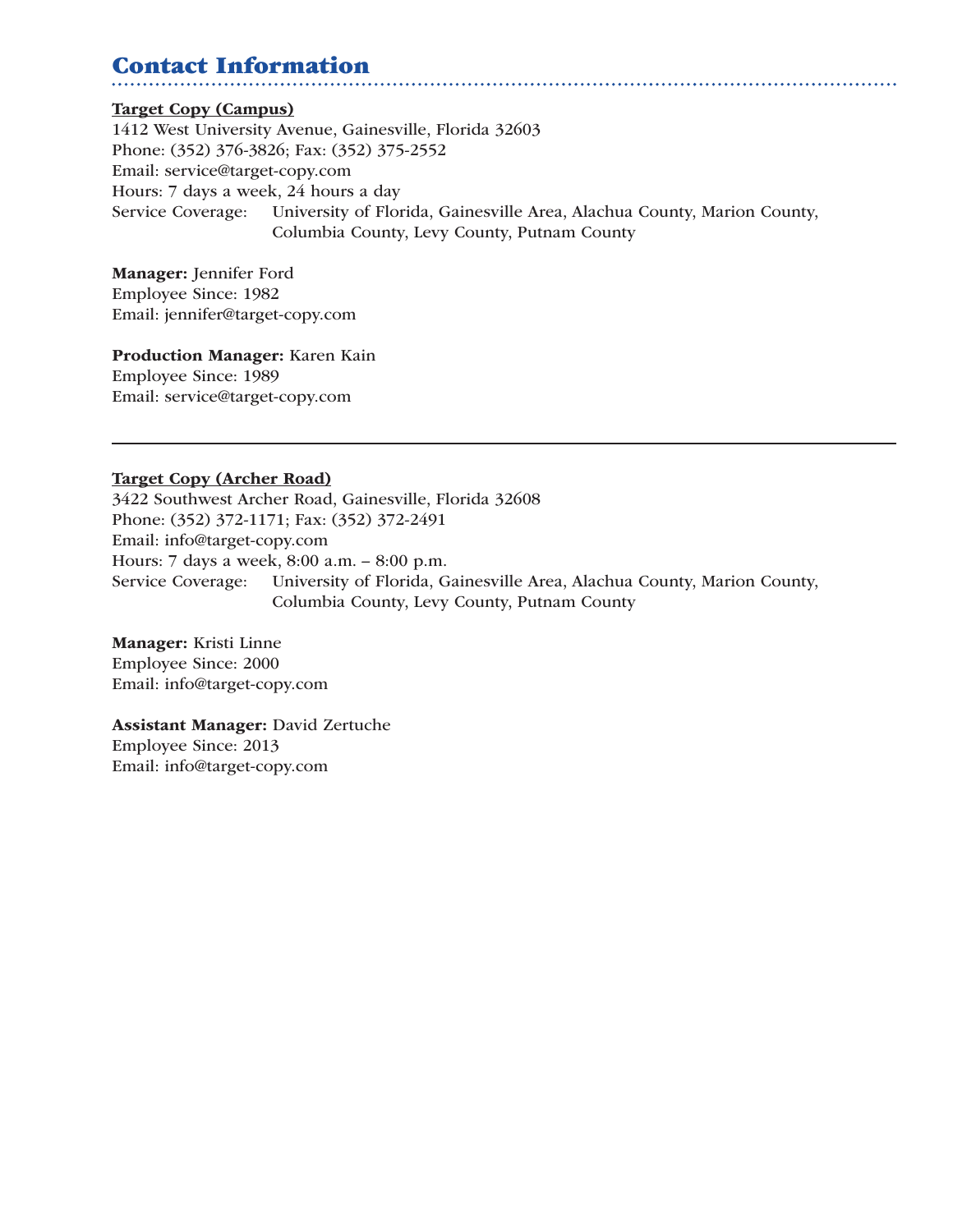#### Renaissance Printing

4130 Northwest 16th Boulevard, Gainesville, Florida 32605 Phone: (352) 372-2233; Fax: (352) 372-3435 Email: service@renaissance-printing.com Hours: Monday – Friday, 7:00 a.m. – 8:00 p.m.; Saturday – Sunday, 8:00 a.m. – 8:00 p.m. Service Coverage: University of Florida, Gainesville Area, Alachua County, Marion County, Columbia County, Levy County, Putnam County

Manager: Colleen Kay Employee Since: 1993 Email: service@renaissance-printing.com

Production Manager: Lachelle Hartley Employee Since: 1992 Email: service@renaissance-printing.com

Assistant Manager: Carlos Martinez Employee Since: 2001 Email: service@renaissance-printing.com

Assistant Manager: Jim O'Sullivan Employee Since: 2000 Email: service@renaissance-printing.com

Copyright Permissions Manager: Kim Dey Employee Since: 1998 Email: copyright@renaissance-printing.com

#### Customer Service Delivery Representatives

These employees are typically mobile and represent all of our locations to best serve their clients. Hours: Monday – Friday, 8:00 a.m. – 5:00 p.m.

Customer Service Delivery Representative: John Cotter Employee Since: 1995

Customer Service Delivery Representative: Ben Caswell Employee Since: 2002

Customer Service Delivery Representative: Jim O'Sullivan Employee Since: 2000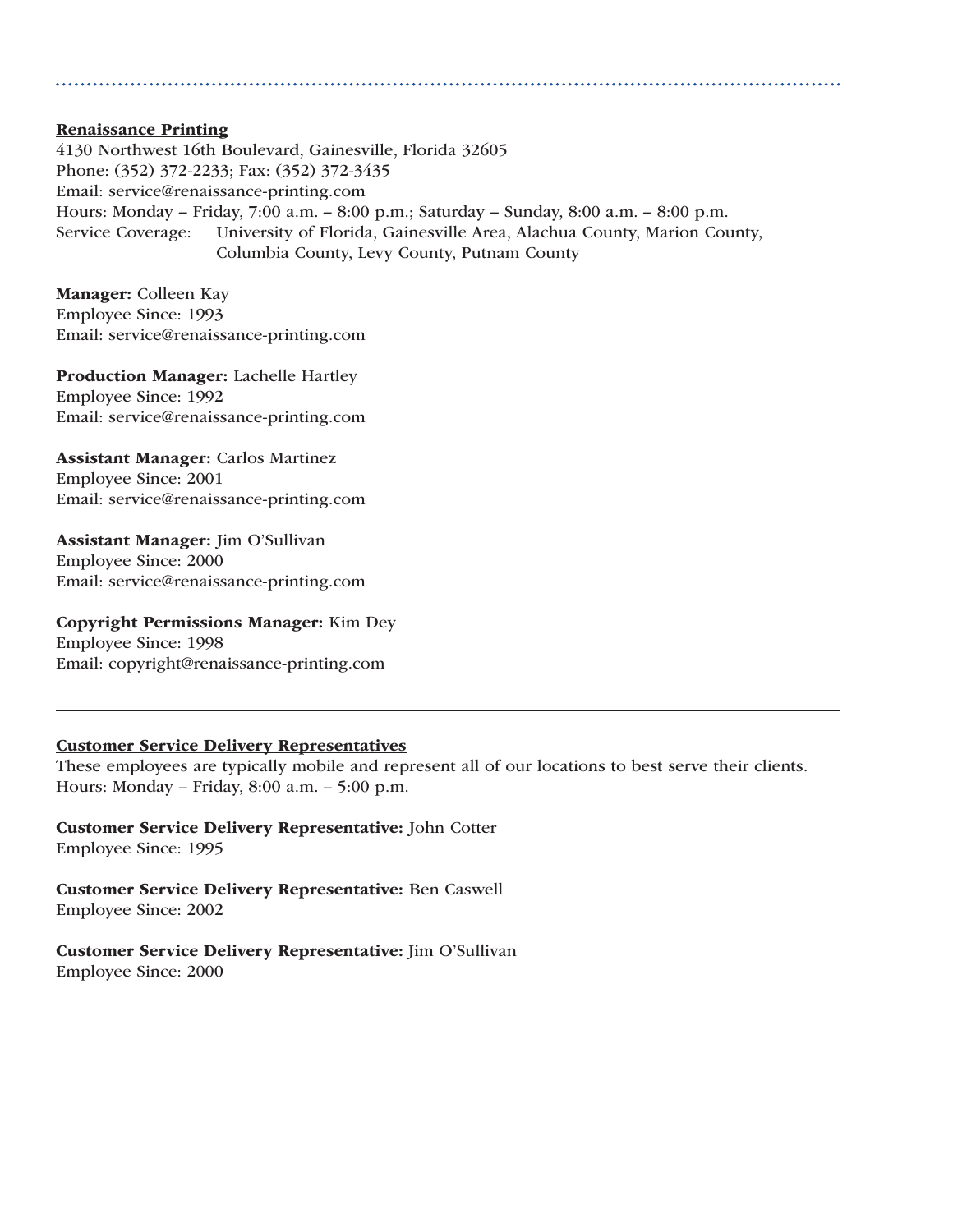#### Administrative Offices

4130 Northwest 16th Boulevard, Gainesville, Florida 32605 Phone: (352) 375-2129; Fax: (352) 375-0522 Email: bookkeeping@renaissance-printing.com Hours: Monday – Friday, 8:00 a.m. – 5:00 p.m. Includes: Accounts Payable, Accounts Receivable, Copyright Permisssions, Publisher's Royalty Payments, Benefits/ESOP Management and Human Resources

Manager: Tami Keith Employee Since: 1990 Email: tamara@renaissance-printing.com

Account Manager: Tiffany Bacon Employee Since: 2006 Email: bookkeeping@renaissance-printing.com

#### Copyright Manager: Kim Dey

Employee Since: 1998 Email: copyright@renaisance-printing.com

#### Graphic Design Department

4130 Northwest 16th Boulevard Gainesville, Florida 32605 Phone: (352) 372-2233 Fax: (352) 373-0748 Email: dtp@renaissance-printing.com Hours: Monday – Friday, 7:00 a.m. – 9:00 p.m.; Saturday, 9:00 a.m. – 5:00 p.m.

Manager: Jay Blackadar Employee Since: 1996 Email: dtp@renaissance-printing.com

Assistant Manager: Gina Scinto Employee Since: 2001 Email: dtp@renaissance-printing.com

Proofing Coordinator: Trey Woodard Employee Since: 1996 Email: dtp@renaissance-printing.com